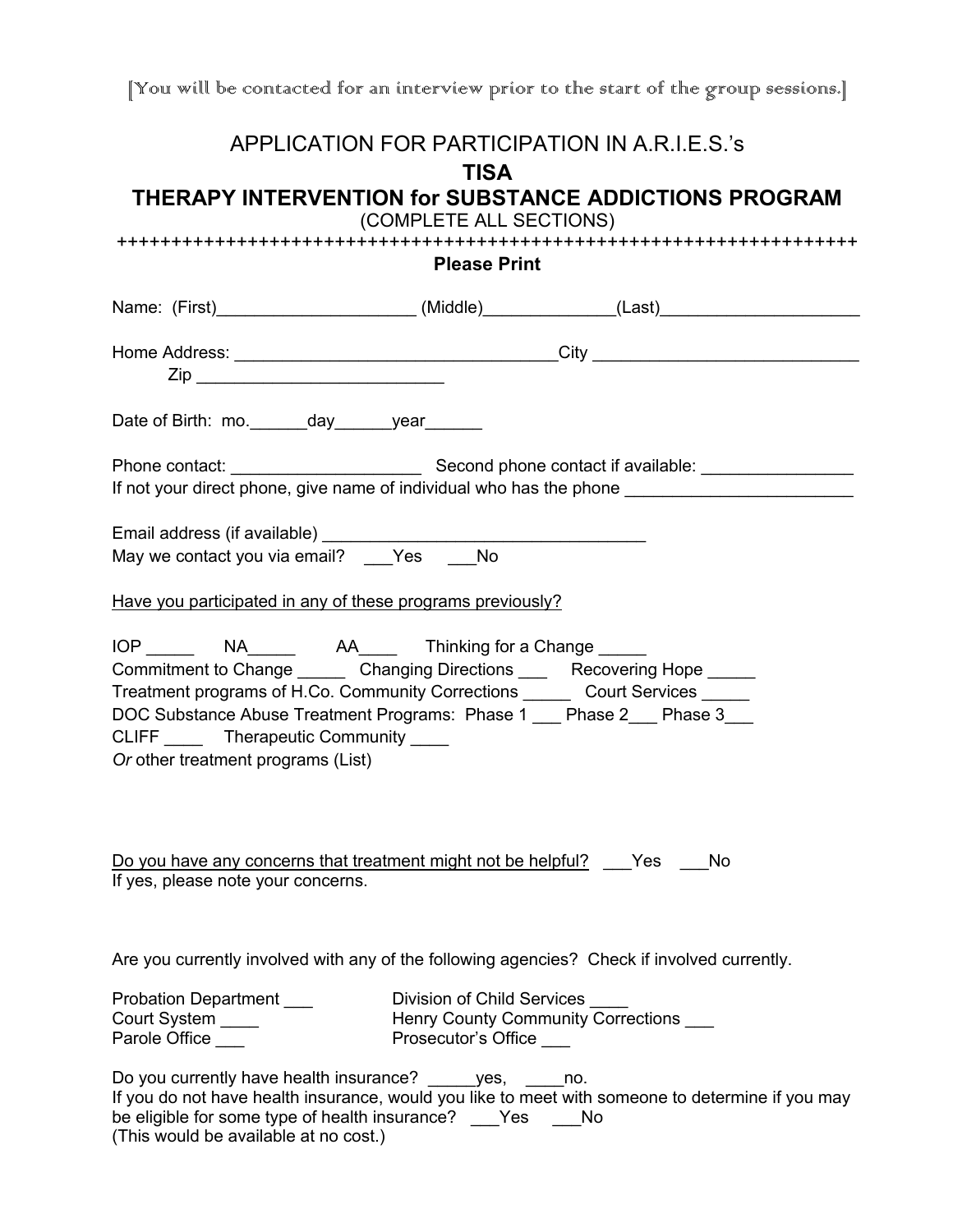page 2 (TISA Application)

What has been your involvement with drugs in the past?

### What are the main issues or problems that you wish to address in the treatment program?

#### Write a few sentences why you are interested in being involved in this pilot program.

### Write an answer to the following question: 'Why should you be accepted for this program?'

|  |  | How did you find out about this program? |  |
|--|--|------------------------------------------|--|
|--|--|------------------------------------------|--|

| Signature: | Jate: |  |
|------------|-------|--|
|------------|-------|--|

(see additional sheet for basic information)

*[Please let us know if there is a change in your address and/or phone contact.]*